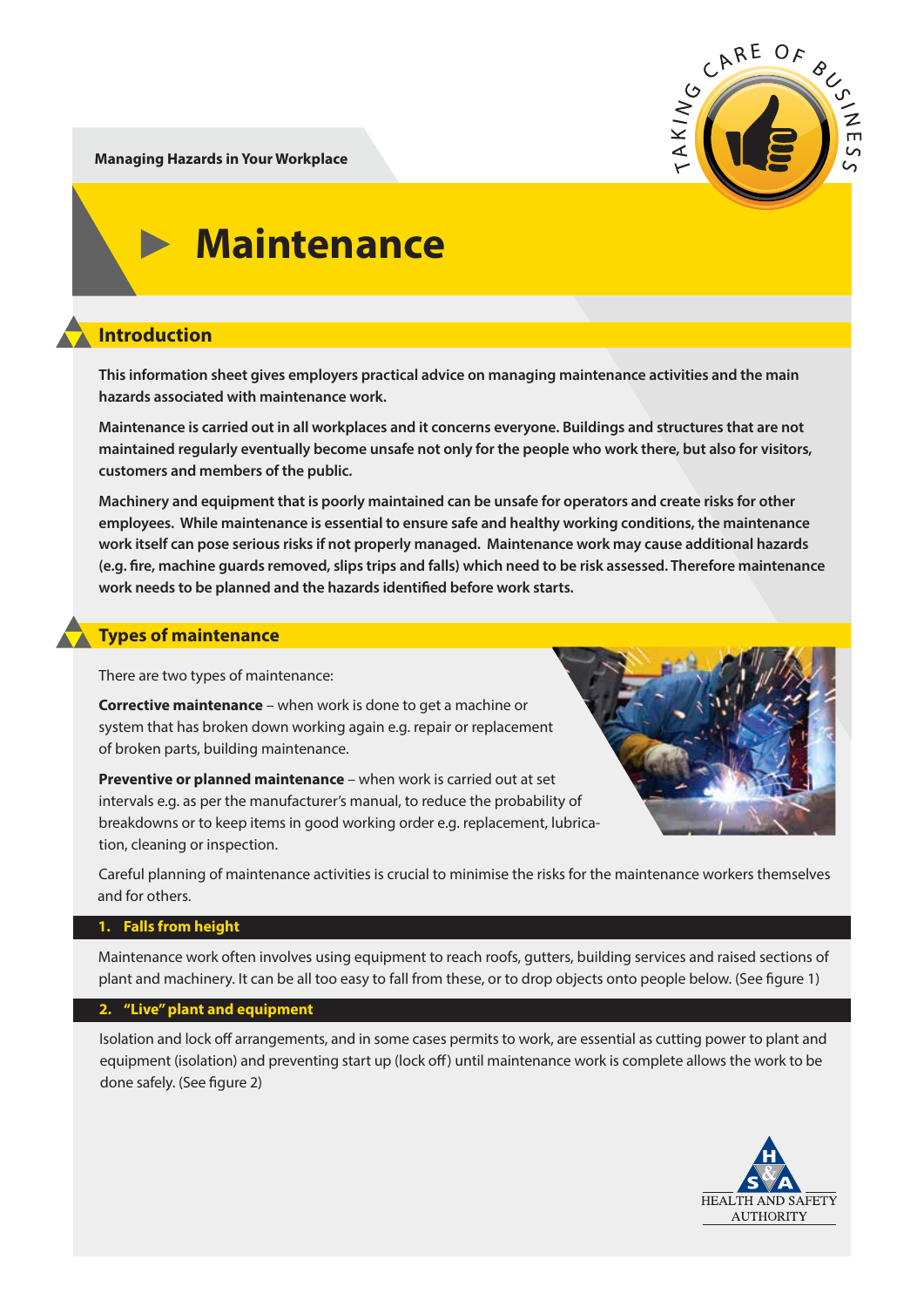

#### **3. Disturbing asbestos**

Some buildings may contain asbestos and the health consequences of disturbing this when drilling holes or replacing panels can be severe, as can the clean up costs involved.

#### **4. Falls of heavy items**

Heavy items sometimes have to be moved or disturbed during maintenance work. There may well be cranes, fork lift trucks or props available for use, but maintenance tasks can sometimes involve one-off situations and the handling of heavy loads isn't always properly planned.



*Figure 1 Maintenance work involving work at height*

Some other hazards associated with maintenance work include:

#### **Chemical hazards such as**:

- $\blacktriangleright$  glass fibres
- ▲ vapours, fumes, dusts (e.g. asphalt fumes, diesel exhaust, crystalline silica)
- $\blacktriangleright$ solvents

#### **Biological hazards such as:**

- ▲ bacteria (e.g. legionella, salmonella)
- $\blacktriangleright$ mould and fungi

#### **Physical hazards such as:**

- **•** noise, vibration
- **Excessive heat and cold**
- adiation (ultraviolet radiation, x-rays, electromagnetic fields)
- **IDED** high physical workload
- **IF** difficult to reach items (bending, kneeling, reaching, pushing and pulling, working in confined spaces)





*Figure 2* Lock off / tag out system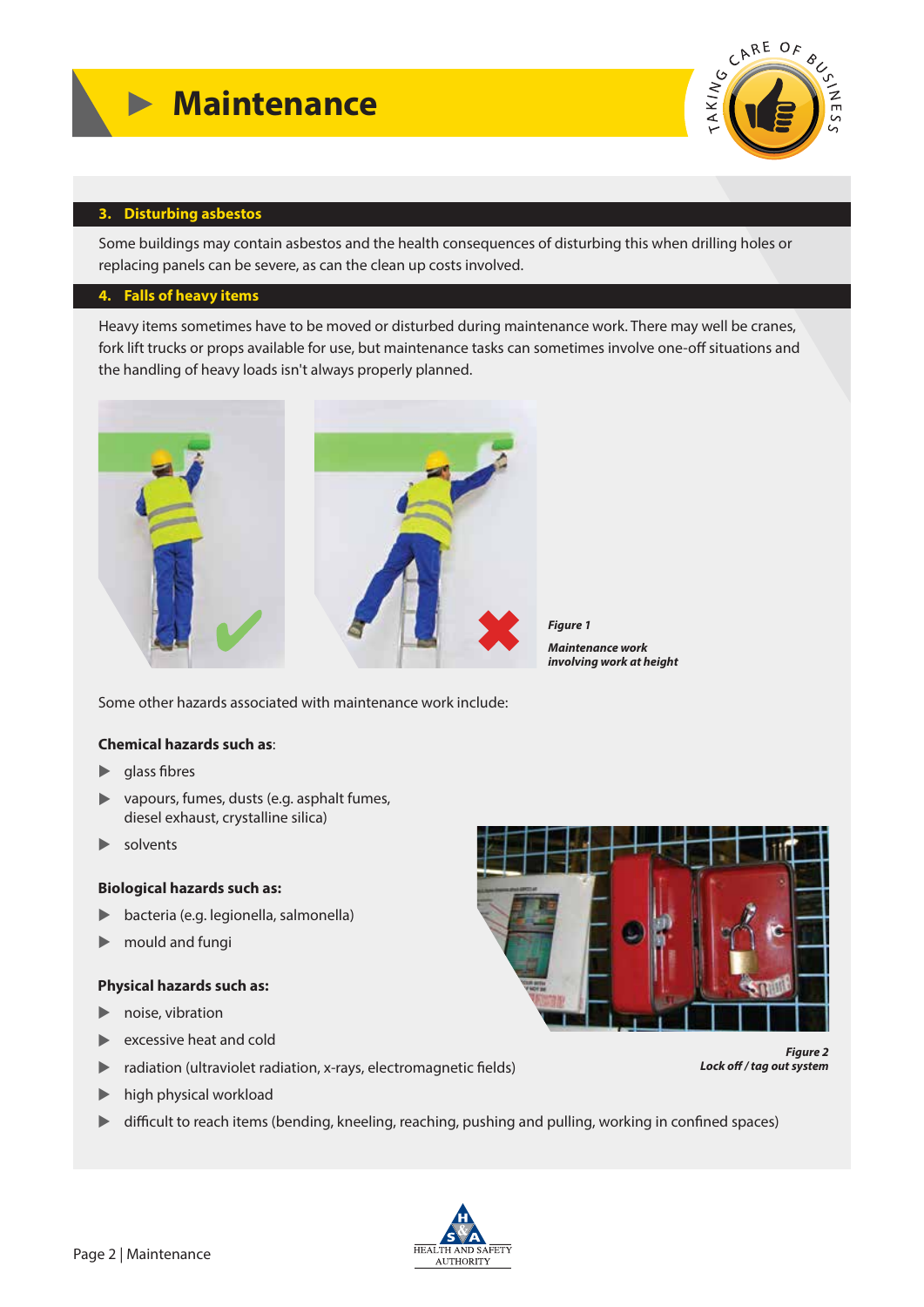

#### **Risk assessment of maintenance tasks**

Before starting any maintenance work a risk assessment should be carried out. Employees doing the work should be involved in this. Assessment of risk for maintenance work can be difficult because of uncertainties such as not knowing the actual condition of plant until it has been opened up, or not being able to decide on the repair work needed until an initial survey has been completed.

The contents of the risk assessments and the safe work procedures must be clearly communicated to the employees involved. Procedures need to be in place for unexpected developments. Part of the safe system of work should be to stop work when faced with an unforeseen problem and revising the risk assessment before work restarts.

#### **Selecting contractors**

Some of your maintenance work will be done in-house and some will require outside contractors. Contractors' employees must meet with a designated person on arrival at your workplace. To enable both in-house and contracted staff to work safely, you will need to brief them on the hazards associated with your workplace. They must also brief you on the hazards associated with the work they are going to be doing, and you will need them to follow safe work procedures.

#### **Communication**

All information which is necessary to perform a task safely should be shared between all parties concerned. This includes not only the employees and contractors directly involved in the maintenance task, but also those likely to be affected by it or who may be working in the area. Important information includes the results of the risk assessment, safe work procedures, details of any necessary protective equipment and how to report problems.



*Figure 3 External contractor at work* 

#### **Training**

Contractors and maintenance employees must possess the knowledge and skills to carry out the work safely e.g. repairs on electrical circuits are only carried out by a registered electrician.

Maintenance employees must receive safety training including relevant information in the safety statement, risk assessments and safe working procedures. They must also be trained in the use of fire extinguishers where hot work is undertaken and must be made aware of all external gas, water and electricity cut off points.